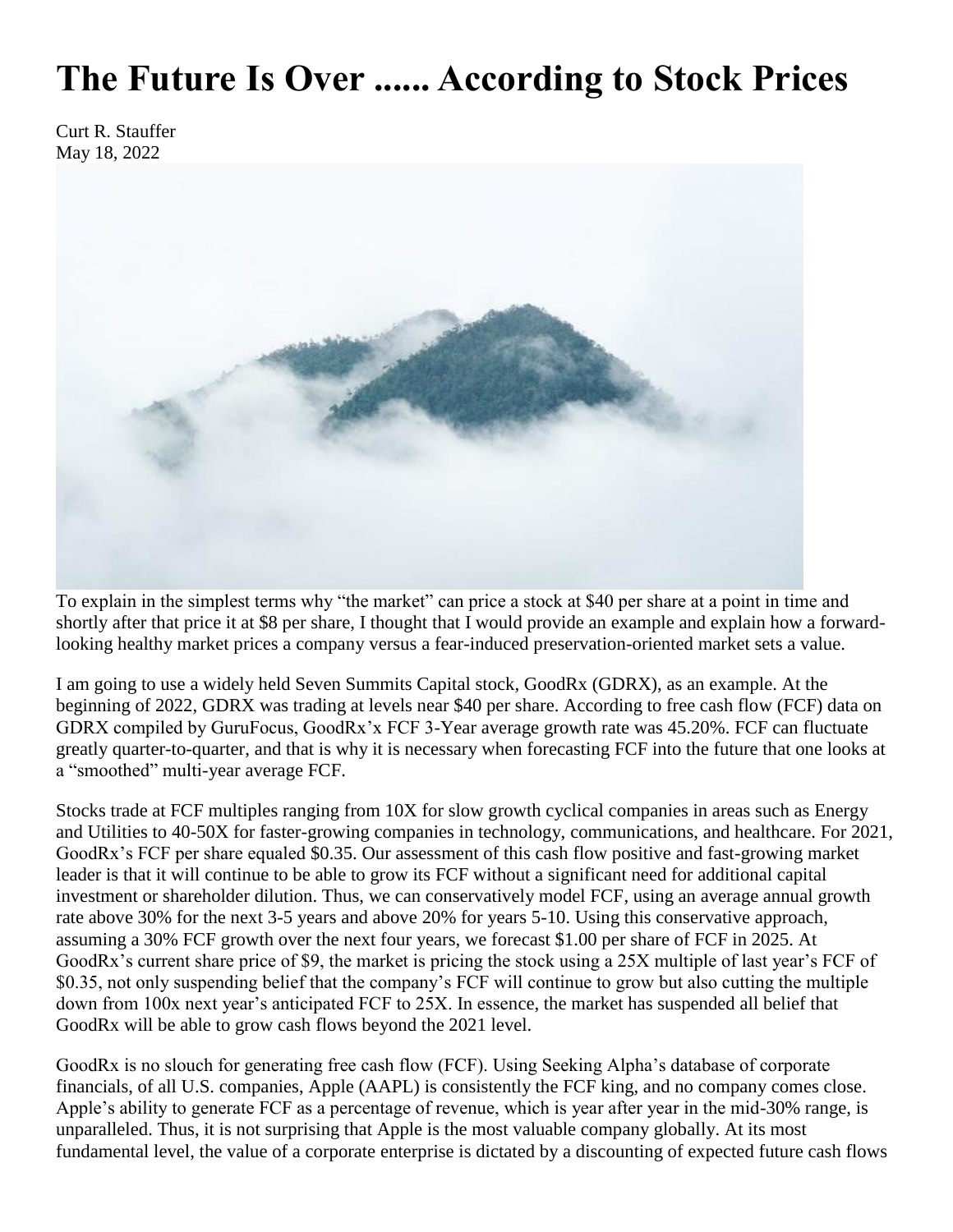to arrive at a present value. Putting Apple aside, the next best generator of FCF is Alphabet (parent company of Google – GOOGL) which in 2021 had a ratio of FCF to Revenue of 26%. Comparing FCF to Revenue ratios of companies is an excellent way to determine how well a company converts revenue to free cash flow. In 2021, GoodRx (GDRX) had a FCF to revenue ratio of 25%. If one looks at a stellar mid-cap company such as Alleghany (Y), the insurance company that Warren Buffett's Berkshire Hathaway recently agreed to acquire, you see a 2021 FCF to Revenue ratio of 15%. Warren Buffett famously became one of the world's wealthiest individuals acquiring very high-quality cash flow generating businesses at a fair price.

Investing in stocks is entirely about discounting the future to arrive at a present fair value. Businesses do not ever grow in a perfect linear line, and GoodRx is no exception to this reality. Due to issues beyond the company's control, GoodRx may not grow 2022 FCF anywhere near the average growth rate of the last three years. However, certain non-recurring issues holding back its FCF growth rates should not jeopardize the company's long-term strong FCF growth.

As we view the current market using GoodRx as representative of how discounting of future growth has temporarily evaporated, we see a small window of extraordinary deep value opportunities and anticipate that this window will close very quickly once investor attention turns again to discounting the future. Using the conservative FCF forecast for GoodRx stock above, we can conservatively forecast a value for the company, which translates to a stock price between \$20 -\$25 over the next 12-18 months, with an upside over the next 2-3 years of \$40-\$50.

Simplywallstreet.com performed a thorough discounted cash flow analysis on GoodRx in March 2022 that can be found at: [https://simplywall.st/stocks/us/media/nasdaq-gdrx/goodrx-holdings/news/goodrx-holdings-incs](https://simplywall.st/stocks/us/media/nasdaq-gdrx/goodrx-holdings/news/goodrx-holdings-incs-nasdaqgdrx-intrinsic-value-is-potential)[nasdaqgdrx-intrinsic-value-is-potential](https://simplywall.st/stocks/us/media/nasdaq-gdrx/goodrx-holdings/news/goodrx-holdings-incs-nasdaqgdrx-intrinsic-value-is-potential)

In summary, using a 6.7% cost of capital, which reflects the current interest rate and inflation environment, Simplywallstreet's discounted cash flow (DCF) places a current present value on GoodRx at \$32 per share. A good way to look at a well-conceived DCF present value is to consider it the mid-point fair value stock price incorporating all past performance and forecasts based upon all of the publicly available company and industry information. Should new information, future growth rates, or a change in the cost of capital necessitate a positive change to the long-term forecast, that mid-point fair value stock price should be reset higher. Conversely, if the long-term forecast needs to be materially cut, the mid-point fair value stock price will lower. It is for this reason that I do not like to talk about target prices; instead, I like to discuss fair value ranges. If I were to place \$8 per share on such a fair value range, it would fall below any rationally derived fair value range.

What I laid out above is the thinking process behind making a long-term investment in a company through its publicly traded stock. For a long-term investor, this process does not change regardless of the market environment. However, this cannot be said for markets. Markets rarely are consistent in how they set prices and assign values. From my 25 years of investing experience, markets set prices more often than not well above or well below what a well-conceived and conservative discounting of future cash flows would arrive at. Over the last 12 months, the stock market has abruptly shifted from pricing many stocks well above rational levels to indiscriminately pricing stocks well below rational levels.

This interim investment commentary illustrates that once an investor buys a stock, the market controls day-today price setting. I like the present; the market sentiment is so pessimistic that it ceases to discount the future, and stock prices can be set far lower than one would have reasonably thought possible. This temporary dysfunction in market price setting does not mean that the future no longer exists; it simply means that the market is having a tantrum, and what we all know about tantrums is that they are not the standard by which we should measure a person's true character or in the case of a market, should not be the standard by which an investor should measure the value of his or her wealth. Bear markets come and go, and the true discounting function of markets prevails over time with the generation of significant wealth for investors who can discern the difference between market price and intrinsic value. The keystone of setting intrinsic value is cash flow